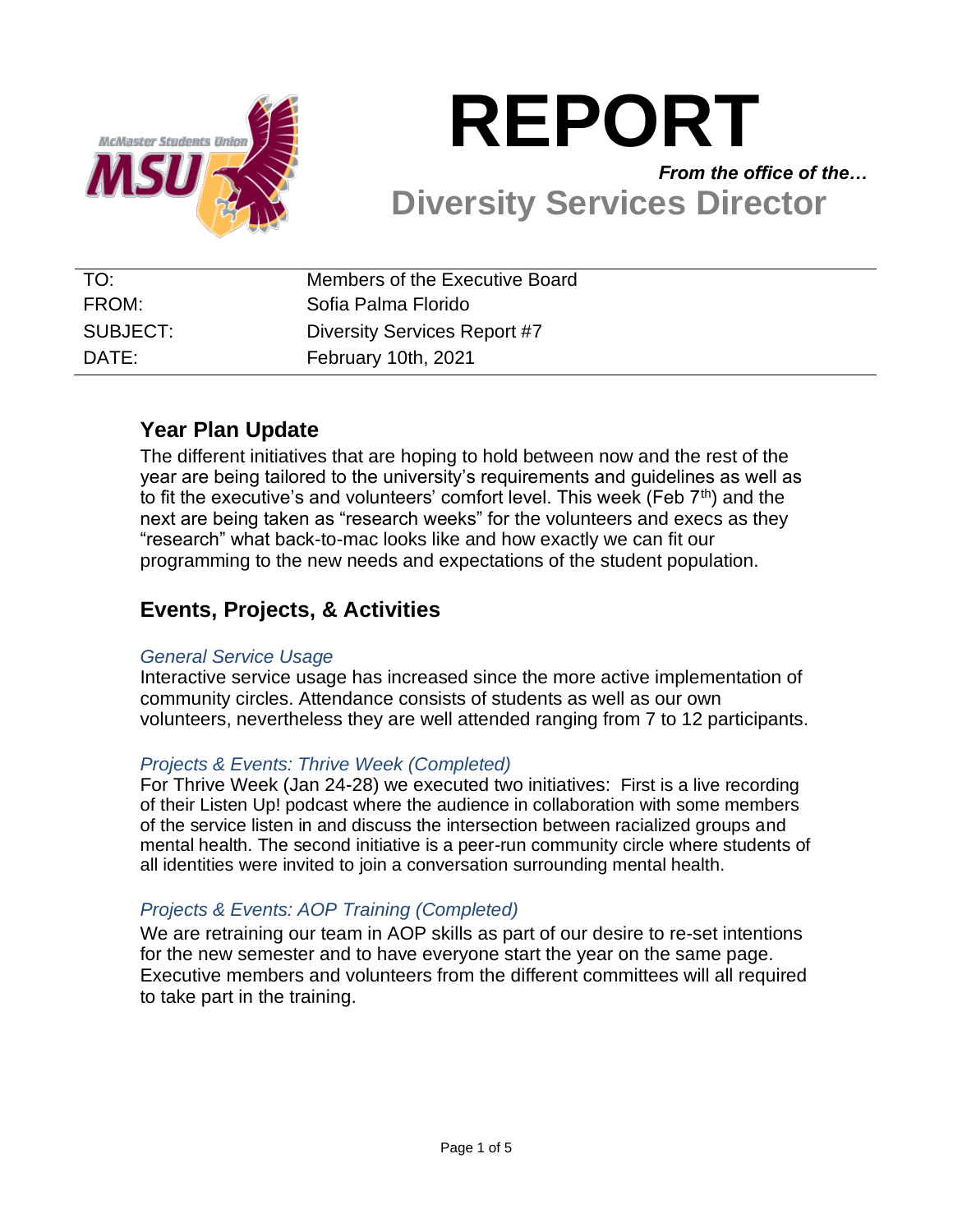### *Projects & Events: Black History Month Giveaway (Upcoming)*

We are planning a giveaway closed to Black folks that compiles items from local Black-owned small businesses.

#### *Projects & Events: Bodies are Dope with WGEN (Upcoming)*

We are collaborating on two community circles closed to Black folks (one) and BIPOC (other).

#### *Projects & Events: Lending Library for Future Physical Space (Upcoming)*

We are compiling a list of novels, biographies, graphic novels, pamphlets, training guides, and any other type of book to purchase and begin building a lending library for the Service. While we wait to receive a physical space, we are planning on keeping the books in the Bridges Office and use it as the house of the lending library in the meantime.

## **Outreach & Promotions**

#### *Summary*

Our promotional material was focused on the two events we hosted for Thrive Week. We've found that reaching out to other teams on campus

#### *Promotional Materials*

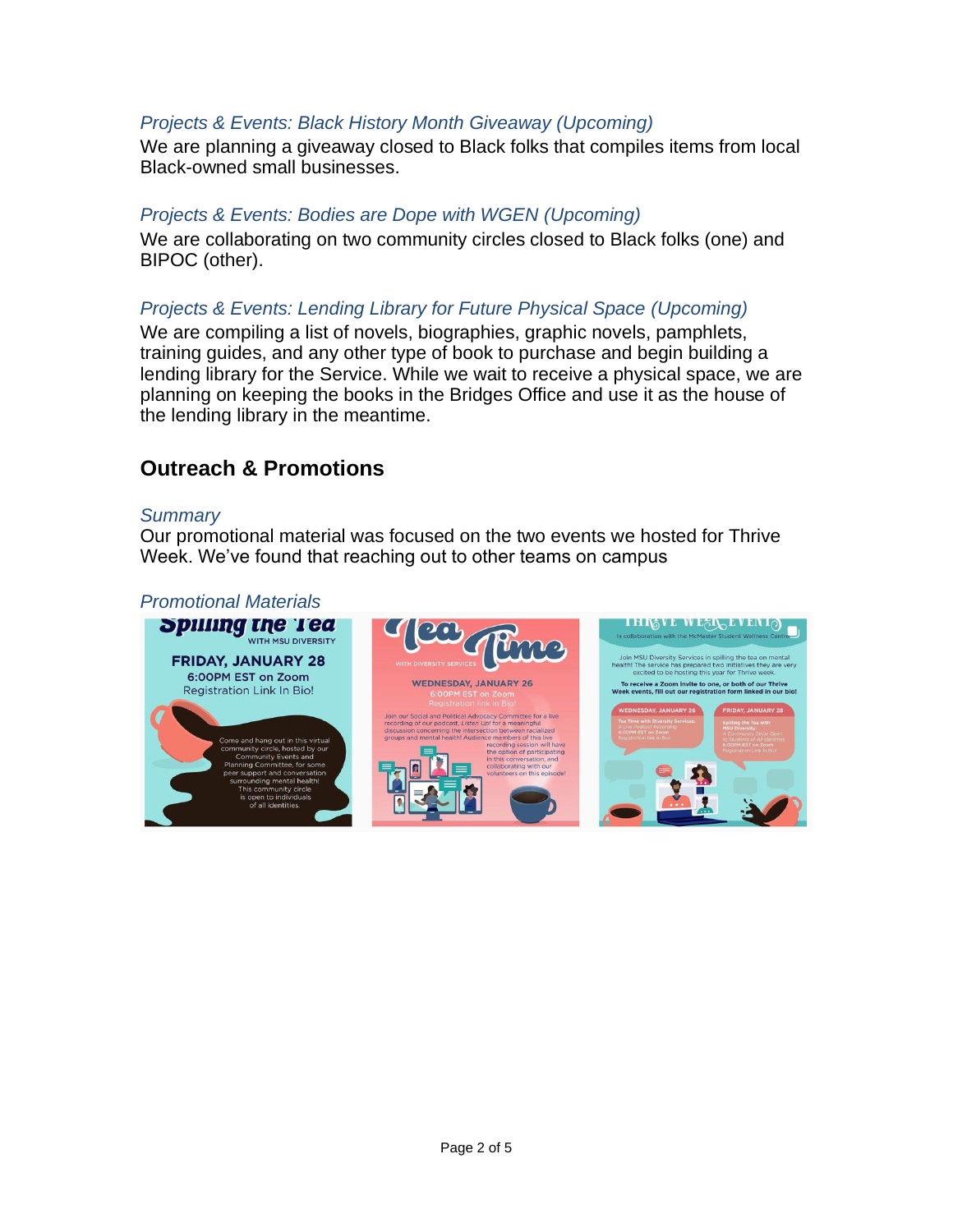# *Social Media Engagement since the Previous Report*

| 12:46 $\sigma$                                                                                                                                |                                                      |                                                 | "⊪♀呸                              |  |  |
|-----------------------------------------------------------------------------------------------------------------------------------------------|------------------------------------------------------|-------------------------------------------------|-----------------------------------|--|--|
| ∢                                                                                                                                             |                                                      | Page Insights                                   |                                   |  |  |
| Jan 9 - Feb 5                                                                                                                                 |                                                      |                                                 | Last 28 days $\blacktriangledown$ |  |  |
| <b>Appointments</b><br><b>Booked</b><br>0                                                                                                     | <b>Post Reach</b><br>409<br>$\triangle$ 95%          | <b>Post Engagements</b><br>19<br>$\triangle$ 19 | N                                 |  |  |
| Posts $(?)$                                                                                                                                   |                                                      |                                                 | <b>See More</b>                   |  |  |
|                                                                                                                                               | 4 posts published in the last 28 days.               |                                                 |                                   |  |  |
| <b>MOST ENGAGING POSTS</b>                                                                                                                    | Holiday theme aside,                                 | Reach                                           | 189                               |  |  |
|                                                                                                                                               | there's no better time th<br>January 14              | Engagements                                     | 8                                 |  |  |
|                                                                                                                                               | Make well-being part your                            | Reach                                           | 148                               |  |  |
|                                                                                                                                               | daily routine! $\Rightarrow$ $\bullet$<br>January 20 | Engagements                                     | $\overline{c}$                    |  |  |
| uung the Tec                                                                                                                                  | Let the conversation brew,                           | Reach                                           | 71                                |  |  |
|                                                                                                                                               | at our safe and inclusive<br>January 27              | Engagements                                     | 0                                 |  |  |
| <b>Encourage People to Recommend Your Page</b><br>Create a post that lets people know they can leave<br>><br>feedback about their experience. |                                                      |                                                 |                                   |  |  |
|                                                                                                                                               | <b>Get Story Insights</b>                            |                                                 |                                   |  |  |
|                                                                                                                                               |                                                      |                                                 |                                   |  |  |
|                                                                                                                                               |                                                      |                                                 |                                   |  |  |
| Home                                                                                                                                          | Watch<br>Marketplace                                 | Notifications<br>Pages                          | Menu                              |  |  |

Page 3 of 5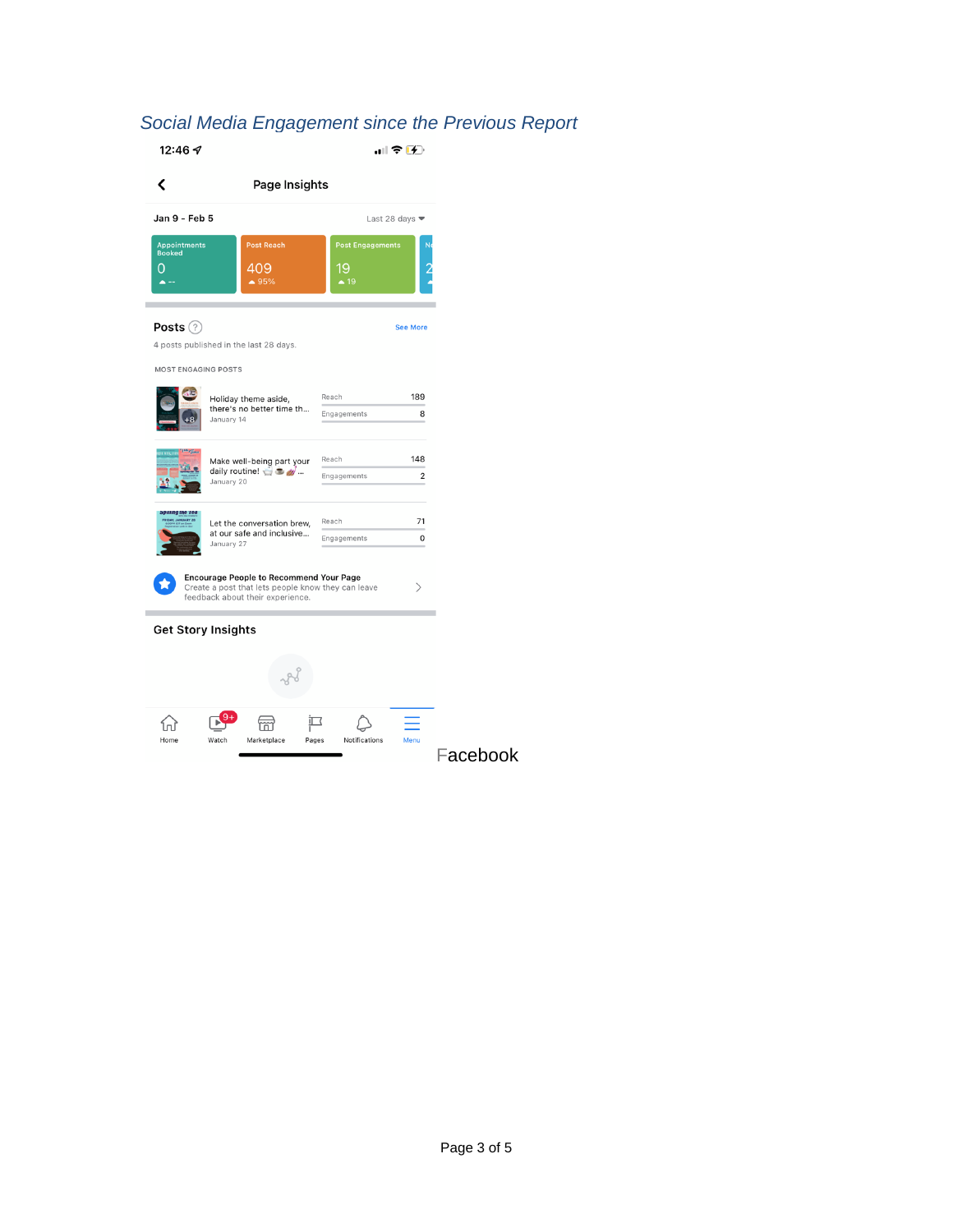| 12:47 $\mathcal{A}$                                                      |                                                                                    | $   \widehat{\mathcal{F}}(t)  $ |
|--------------------------------------------------------------------------|------------------------------------------------------------------------------------|---------------------------------|
| く                                                                        | Insights                                                                           | i                               |
| Last 30 Days V                                                           |                                                                                    | Jan 7 - Feb 5                   |
|                                                                          |                                                                                    |                                 |
|                                                                          | <b>Insights Overview</b><br>You reached +10% more accounts compared to Dec 8 - Jan |                                 |
|                                                                          | 6                                                                                  |                                 |
| Accounts reached                                                         |                                                                                    | 1,870<br>⟩<br>$+10%$            |
| Accounts engaged                                                         |                                                                                    | 98<br>>                         |
| <b>Total followers</b>                                                   |                                                                                    | $+44.1%$<br>3,069               |
|                                                                          |                                                                                    | $\,>\,$<br>0%                   |
|                                                                          |                                                                                    |                                 |
| <b>Content You Shared</b>                                                |                                                                                    |                                 |
| 3 Posts                                                                  |                                                                                    | $\mathcal{P}$                   |
| <b>Shiming</b> rue tea<br>FRIDAY, JANUARY 28<br>i on Zoom<br>Link In Bio | 22 Aline                                                                           |                                 |
|                                                                          |                                                                                    |                                 |
|                                                                          |                                                                                    |                                 |
| 87 Stories                                                               |                                                                                    | $\left\langle \right\rangle$    |
|                                                                          | deadline is                                                                        | $\boldsymbol{\sigma}$           |
| <b>Black History</b><br>Month                                            | tommorow!                                                                          |                                 |
|                                                                          | MOCK<br>MMI DAY                                                                    | lO                              |
|                                                                          |                                                                                    |                                 |

## **Finances**

#### *Budget Summary*

All is well with our finances! Fortunately, we're getting to use our budget a bit more outside of the realm of promotions and marketing. We contributed \$300 to WGEN's budget for a speaker commission fee, and gave honoraria (\$25 each) to the speakers and hosts of the podcast episode that was recorded during Thrive Week.